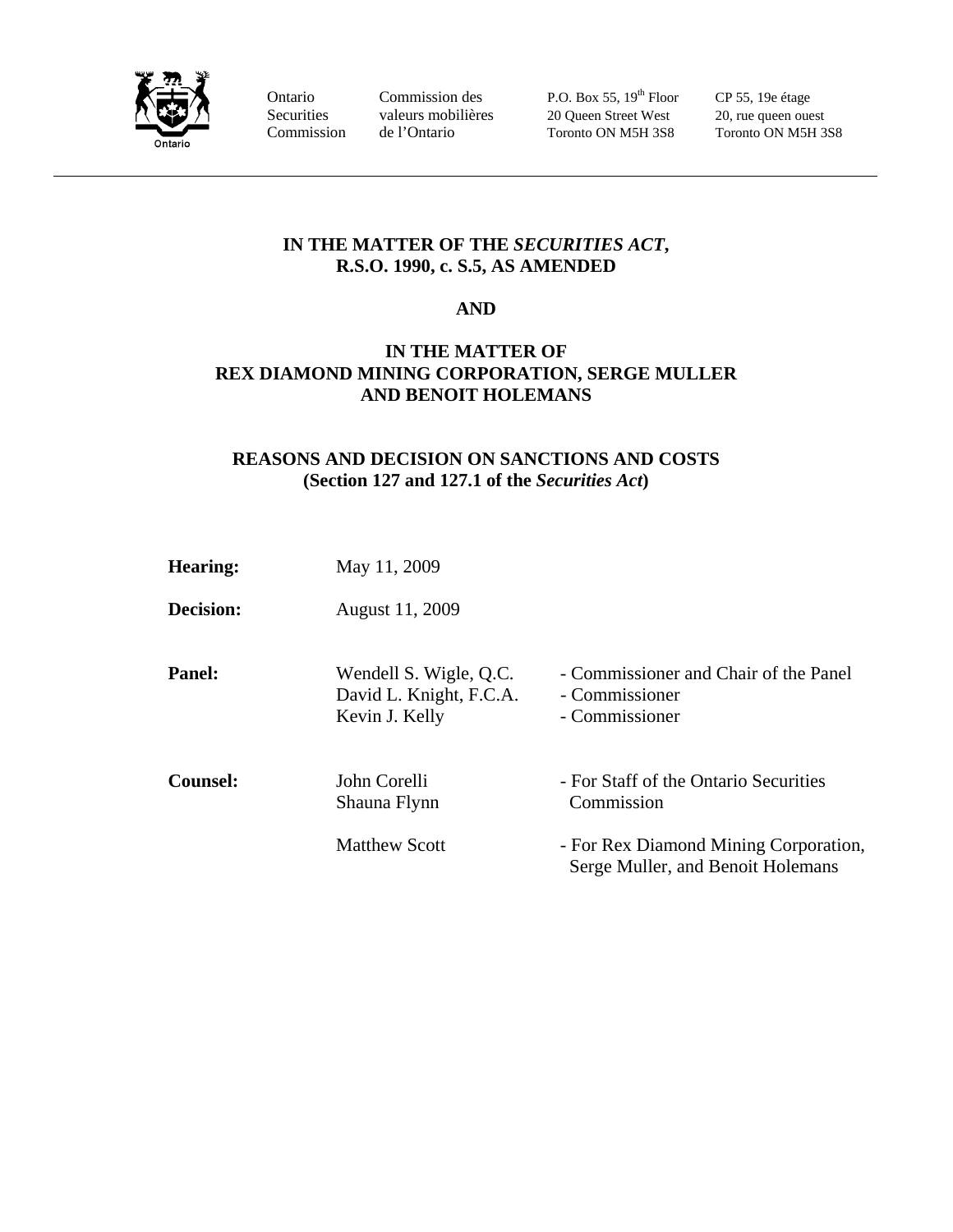# **TABLE OF CONTENTS**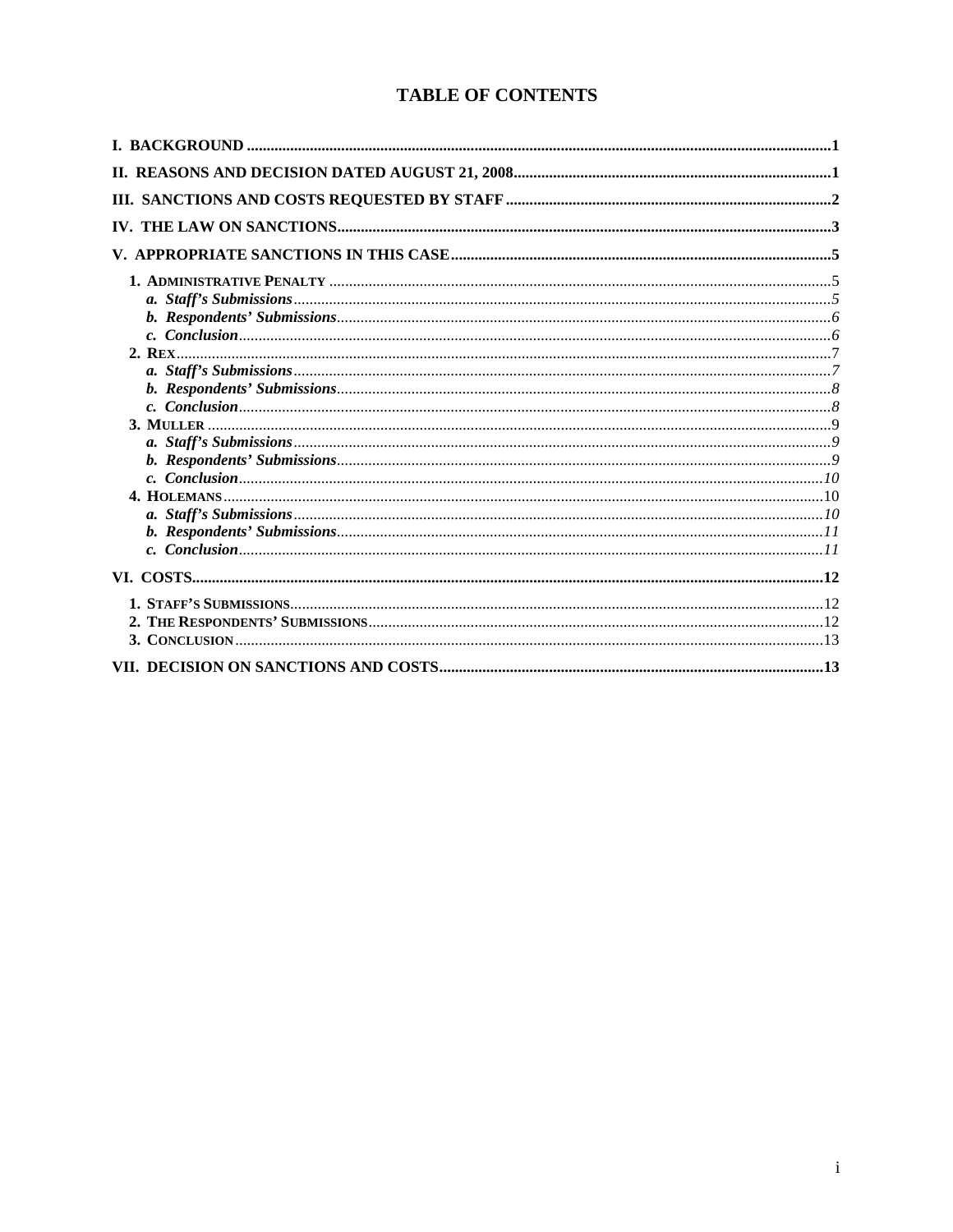### **REASONS AND DECISION ON SANCTIONS AND COSTS**

### **I. Background**

[1] This was a bifurcated hearing before the Ontario Securities Commission (the "Commission") pursuant to sections 127 and 127.1 of the *Securities Act*, R.S.O. 1990, c. S.5, as amended (the "Act"), to consider whether it is in the public interest to make an order with respect to sanctions and costs against Rex Diamond Mining Corporation ("Rex"), Serge Muller ("Muller") and Benoit Holemans ("Holemans") (collectively, the "Respondents").

[2] The hearing on the merits commenced on December 10, 2007, and evidence was heard on December 10, 11, 12, 13 and 14, 2007. Following the close of evidence, submissions on the merits were heard on March 31, 2008, and the decision on the merits was rendered on August 21, 2008 (*Re Rex Diamond et al*. (2008), 31 O.S.C.B. 8337 (the "Merits Decision")).

[3] Following the release of the Merits Decision, we held a separate hearing on May 11, 2009, to consider submissions from Staff and the Respondents regarding sanctions and costs (the "Sanctions and Costs Hearing").

[4] These are our reasons and decision as to the appropriate sanctions and costs to order against the Respondents.

#### **II. Reasons and Decision Dated August 21, 2008**

[5] The Merits Decision addressed the following allegations: (1) whether material changes occurred in Rex's operations when it found out about the potential revocation of certain mining leases (the "Leases"); (2) whether Muller and Holemans (as CEO and CFO, respectively) authorized, acquiesced or permitted a breach of section 75 of the Act; (3) whether the Respondents provided misleading disclosure in Rex's public filings; and (4) whether the Respondents misled Market Regulation Services Inc. ("RS") by providing incomplete and inaccurate information.

[6] Upon reviewing all the evidence, the applicable law and the submissions made, the Panel concluded in the Merits Decision that:

- (1) it is likely that there was a material change in the business, operations or capital of Rex when Rex received the following correspondence from the Government of Sierra Leone:
	- (a) the first warning letter dated January 3, 2003, which advised Rex that the Minerals Advisory Board recommended to the Minister of Mineral Resources that Rex's Leases be cancelled because Rex did not comply with the conditions set out in the Leases; and
	- (b) the second warning letter dated April 16, 2003, which advised Rex that its Leases were not in good standing and that Rex failed to honour its financial obligations;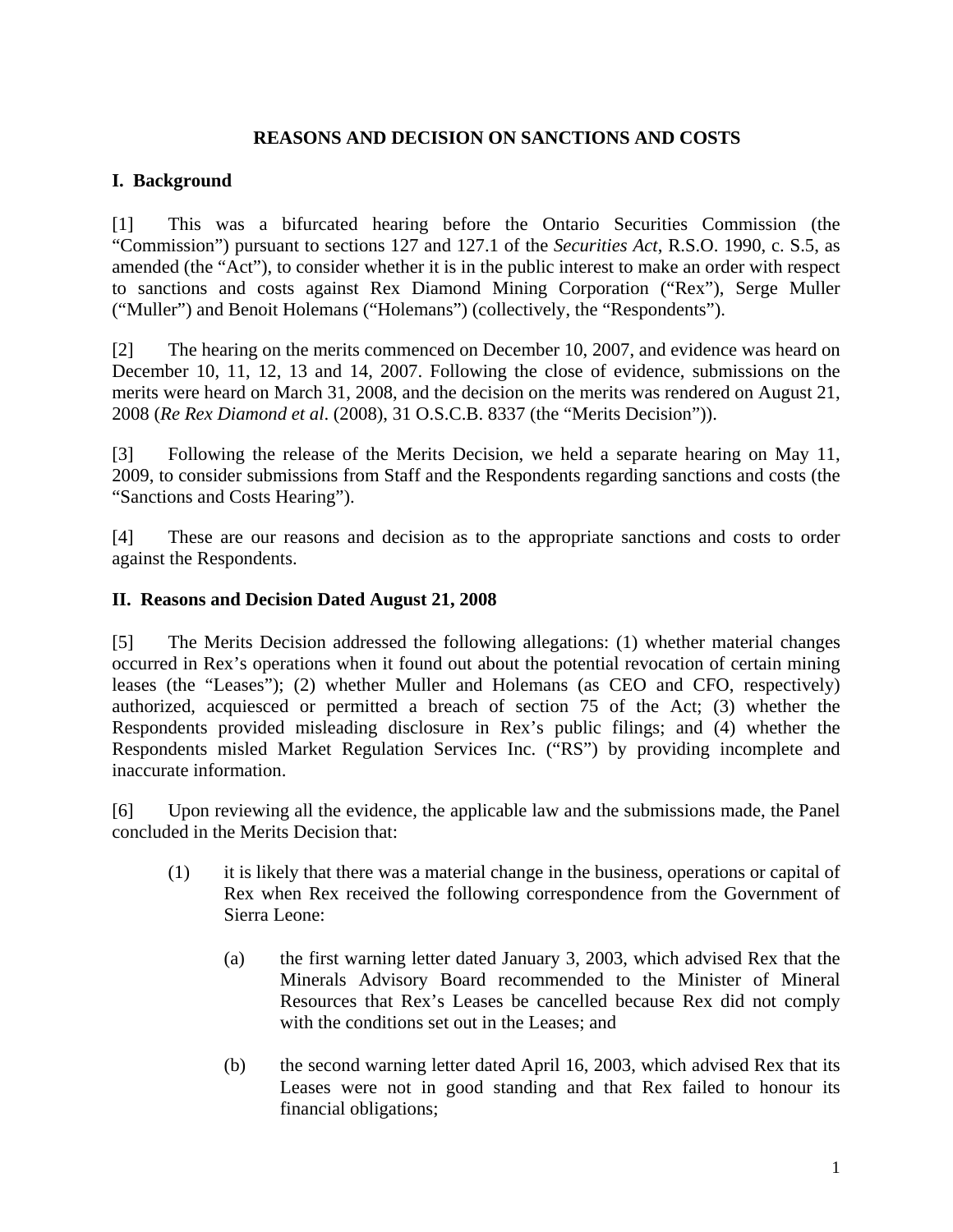- (2) material changes did occur in the business, operations or capital of Rex when:
	- (a) Rex received the final notice warning letter dated June 4, 2003, from the Sierra Leone Government, which advised Rex that it had 90 days to comply with the conditions of the Leases or otherwise the Leases would be revoked;
	- (b) Rex became aware of the Notice of Tender on December 15, 2003; and
	- (c) the Government of Sierra Leone issued the Tender Evaluation on March 30, 2004.
- (3) Rex should have issued news releases and filed material change reports following the events referred to in paragraphs 2(a) and 2(b), and should have filed a material change report as well as issuing a news release following the event described in paragraph 2(c). By failing to do so, Rex breached section 75 of the Act and acted contrary to the public interest;
- (4) Rex acted contrary to the public interest by providing inaccurate and incomplete disclosure regarding its operations in Sierra Leone in each of its public filings of February 28, 2003, August 15, 2003 and November 28, 2003;
- (5) Rex acted contrary to the public interest when it provided RS with an inaccurate and incomplete chronology of events; and
- (6) Muller, as a director and the CEO of Rex, authorized or permitted, and Holemans, as the CFO of Rex, acquiesced in the conduct described in paragraphs (3) to (5) above, and thereby acted contrary to the public interest.

(Merits Decision, *supra* at paras. 8 and 285)

[7] It is this conduct that we must consider when determining the appropriate sanctions to impose in this matter.

### **III. Sanctions and Costs Requested by Staff**

[8] In their written submissions, Staff requested that the following order be made against the Respondents:

- (1) that pursuant to paragraph 4 of subsection 127(1) of the Act, Rex implement a new disclosure policy developed by a third-party advisor acceptable to the Commission, before applying for re-listing on an exchange;
- (2) that pursuant to paragraph 4 of subsection 127(1) of the Act, following the implementation of Rex's new disclosure policy a third-party advisor acceptable to the Commission will review Rex's disclosure practices and provide a written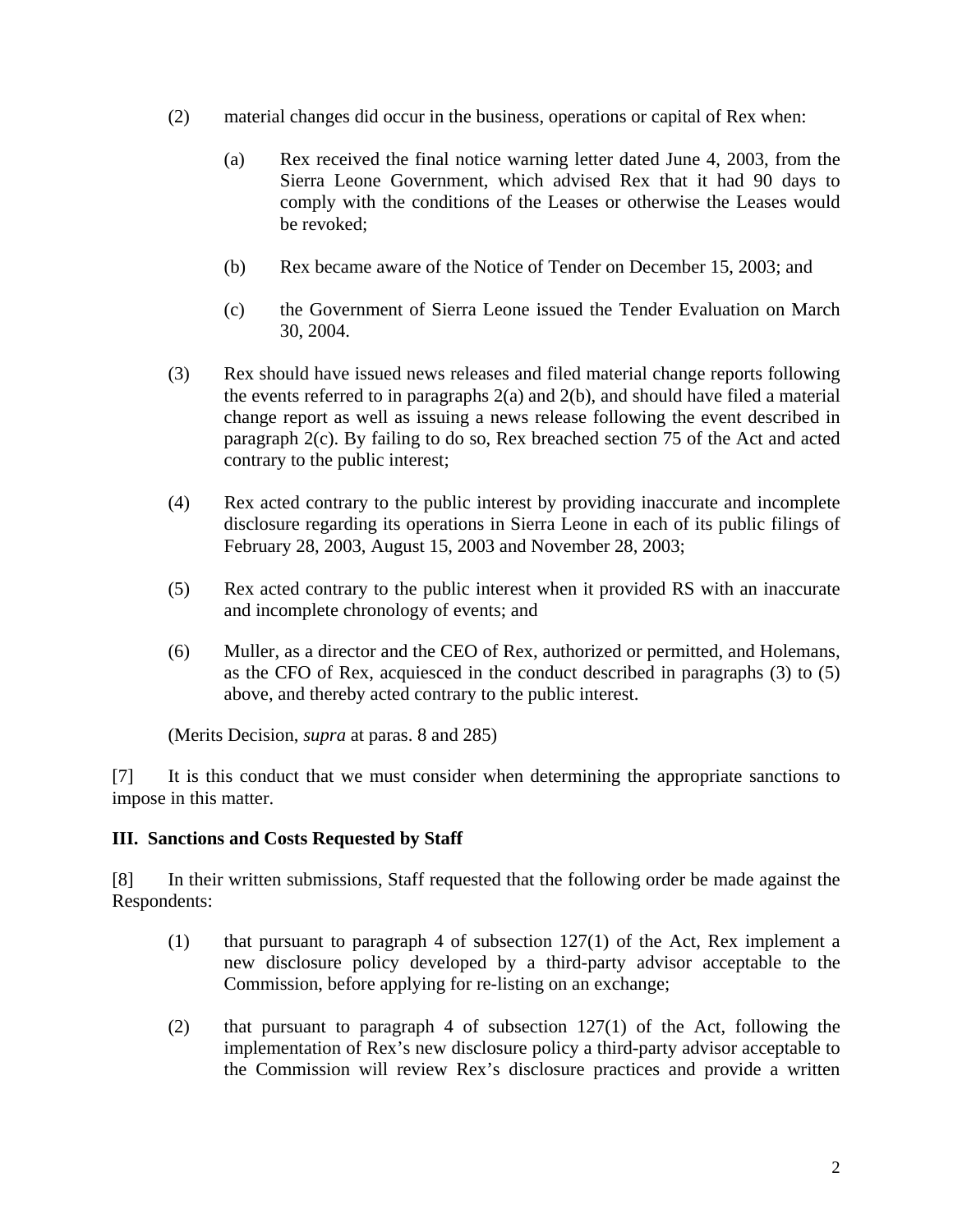report to Rex's shareholders and the Commission, all of which will occur before Rex applies for re-listing on an exchange;

- (3) that pursuant to paragraph 4 of subsection  $127(1)$  of the Act, Rex appoint to its Board an outside Director who satisfies criteria determined by a third-party advisor acceptable to the Commission, before applying for re-listing on an exchange;
- (4) that pursuant to paragraph 6 of subsection 127(1) of the Act, Muller and Holemans be reprimanded;
- (5) that pursuant to paragraph 7 of subsection  $127(1)$  of the Act, Muller resign any position he holds as a director or officer of any issuer, including Rex, for a period of 10 years;
- (6) that pursuant to paragraph 7 of subsection  $127(1)$  of the Act, Holemans resign any position he holds as an officer of any issuer, including Rex, for a period of 18 months;
- (7) that pursuant to paragraph 9 of subsection  $127(1)$  of the Act, Rex and Muller pay administrative penalties in the following amounts:
	- (i) Rex: \$100,000
	- (ii) Muller: \$100,000
- (8) That pursuant to subsections  $127.1(1)$  & (2) of the Act, the Respondents pay the sum of \$100,000 toward the costs of or related to the investigation and hearing incurred by the Commission, which amount is to be apportioned as follows:
	- (i) Rex: \$60,000
	- (ii) Muller: \$40,000

[9] In Staff's submission, the sanctions and costs requested are appropriate in light of the Respondents' serious breaches of the Act and conduct contrary to the public interest.

#### **IV. The Law on Sanctions**

[10] Pursuant to section 1.1 of the Act, the Commission has the mandate to: (i) provide protection to investors from unfair, improper or fraudulent practices; and (ii) foster fair and efficient capital markets and confidence in capital markets. As stated by the Supreme Court of *Canada in Committee for Equal Treatment of Asbestos Minority Shareholders v. Ontario Securities Commission*, [2001] 2 S.C.R. 132, the Commission's public interest mandate is neither remedial nor punitive; instead, it is protective and preventative, and it is intended to prevent future harm to Ontario's capital markets (at para. 42). Specifically: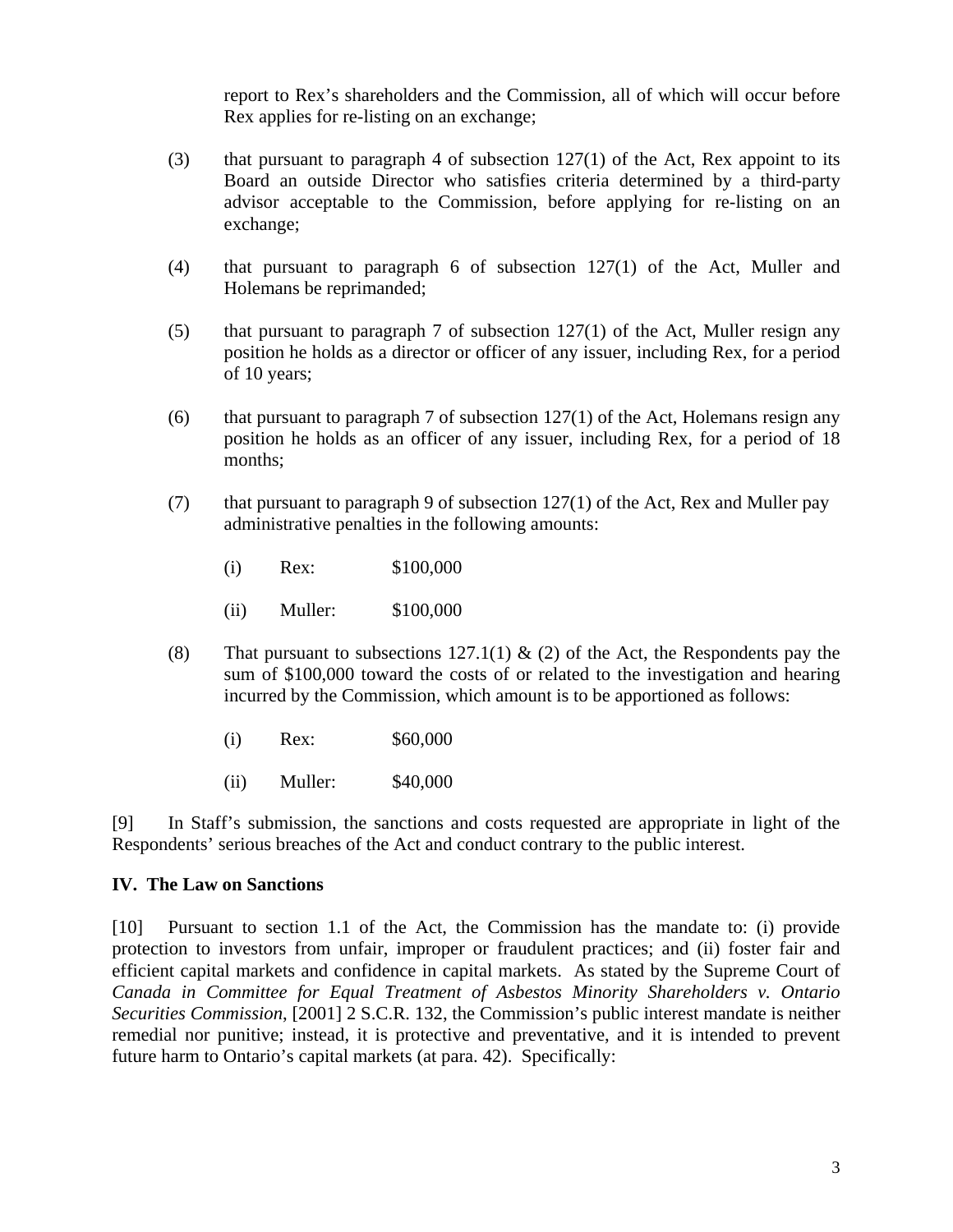$\ldots$  pursuant to s. 127(1), the OSC has the jurisdiction and a broad discretion to intervene in Ontario capital markets if it is in the public interest to do so. … In exercising its discretion, the OSC should consider the protection of investors and the efficiency of, and public confidence in, capital markets generally. In addition, s. 127(1) is a regulatory provision. The sanctions under the section are preventative in nature and prospective in orientation.

(*Canada in Committee for Equal Treatment of Asbestos Minority Shareholders v. Ontario Securities Commission, supra* at para. 45)

[11] In determining the appropriate sanctions to order in this matter, we must keep in mind the Commission's preventative and protective mandate set out in section 1.1 of the Act and we must also consider the specific circumstances in this case and ensure that the sanctions are proportionate (*Re M.C.J.C. Holdings*, (2002), 25 O.S.C.B. 1133 at 1134).

[12] The case law sets out the following list of non-exhaustive factors that are important to consider when imposing sanctions:

- (1) the seriousness of the allegations;
- (2) the respondent's experience in the marketplace;
- (3) the level of a respondent's activity in the marketplace;
- (4) whether or not there has been a recognition of the seriousness of the improprieties;
- (5) the need to deter a respondent, and other like-minded individuals from engaging in similar abuses of the capital markets in the future;
- (6) whether the violations are isolated or recurrent;
- (7) the size of any profit or loss avoided from the illegal conduct;
- (8) any mitigating factors, including the remorse of the respondent;
- (9) the effect any sanction might have on the livelihood of the respondent;
- (10) the effect any sanction might have on the ability of a respondent to participate without check in the capital markets;
- (11) the reputation and prestige of the respondent; and
- (12) the size of any financial sanctions or voluntary payment when considering other factors; and
- (13) the shame or financial pain that any sanction would reasonably cause to the respondent and the remorse of that respondent.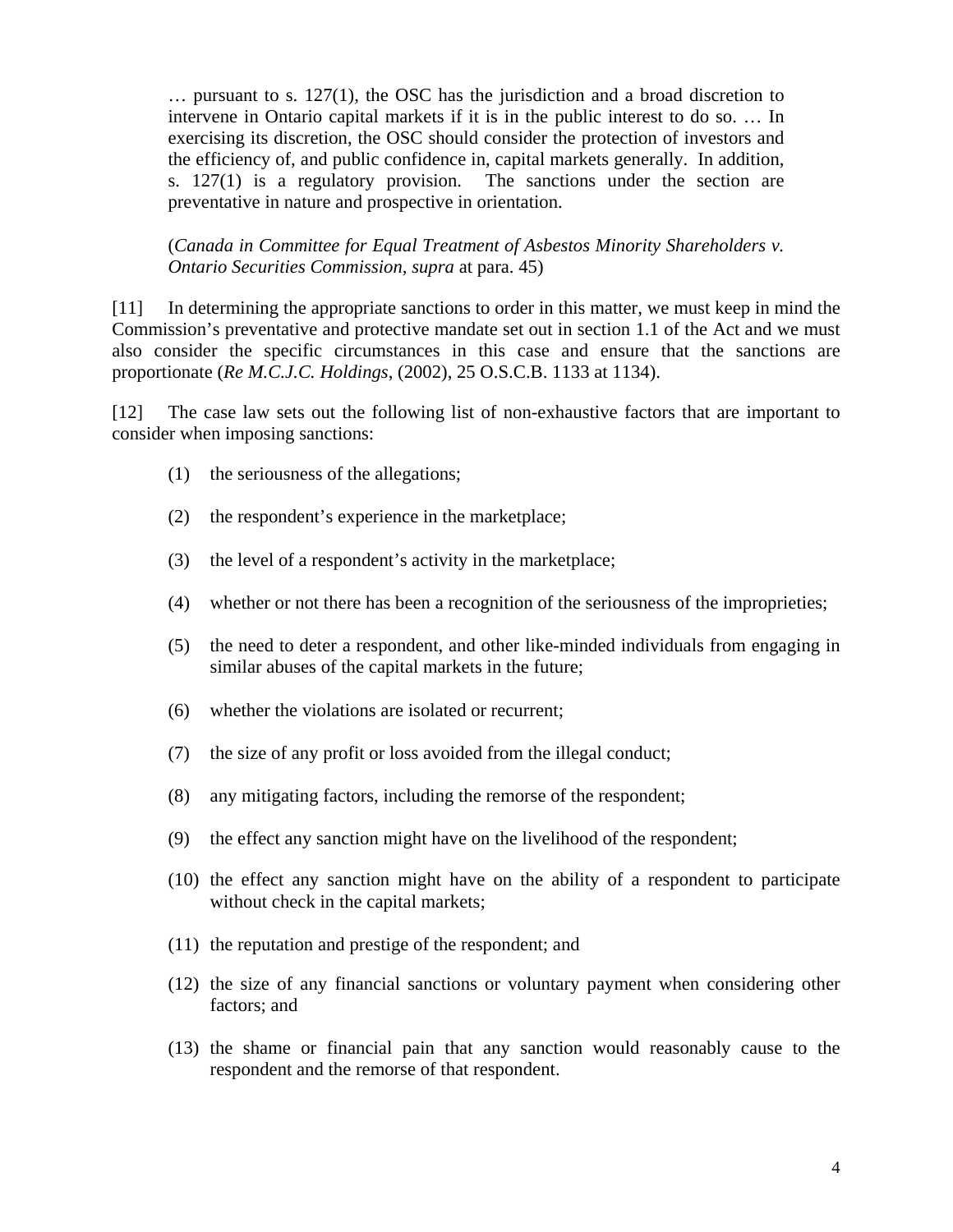(*Re M.C.J.C. Holdings*, (2002), 25 O.S.C.B. 1133 at 1136 and *Re Belteco Holdings Inc.* (1998), 21 O.S.C.B. 7743 at 7746)

[13] The applicability and importance of each factor will vary according to the facts and circumstances of each case.

[14] General deterrence is another important factor that the Commission should consider when determining appropriate sanctions. In *Re Cartaway Resources Corp.*, [2004] 1 S.C.R. 672, the Supreme Court of Canada established that "[…] it is reasonable to view general deterrence as an appropriate, and perhaps necessary, consideration in making orders that are both protective and preventative" (at para. 60).

[15] As stated above, the sanctions imposed must be protective and preventative. The role of the Commission is to impose sanctions that will protect investors and the capital markets from exposure to similar conduct in the future. As articulated by the Commission in *Re Mithras Management Inc.* (1990), 13 O.S.C.B. 1600:

[...] the role of this Commission is to protect the public interest by removing from the capital markets -- wholly or partially, permanently or temporarily, as the circumstances may warrant -- those whose conduct in the past leads us to conclude that their conduct in the future may well be detrimental to the integrity of those capital markets. We are not here to punish past conduct; that is the role of the courts, particularly under section 118 [now 122] of the Act. We are here to restrain, as best we can, future conduct that is likely to be prejudicial to the public interest in having capital markets that are both fair and efficient. In so doing we must, of necessity, look to past conduct as a guide to what we believe a person's future conduct might reasonably be expected to be; we are not prescient, after all.

(*Mithras*, *supra* at 1610 and 1611)

### **V. Appropriate Sanctions in this Case**

### **1. Administrative Penalty**

### **a. Staff's Submissions**

[16] Staff requested an administrative penalty in the amount of \$100,000 against Rex and \$100,000 against Muller.

[17] In Staff's view, the imposition of administrative penalties would serve to discourage others from engaging in similar conduct. As well, Staff submitted that imposing an administrative penalty would impress upon Rex and Muller the severity of repetitive misconduct and failures to disclose the occurrence of material changes.

[18] Staff also addressed the fact that the Notice of Hearing in this matter did not specify that an administrative penalty would be sought. Staff submitted that although the Notice of Hearing was silent with respect to the imposition of an administrative penalty, the Panel could still impose such a penalty because: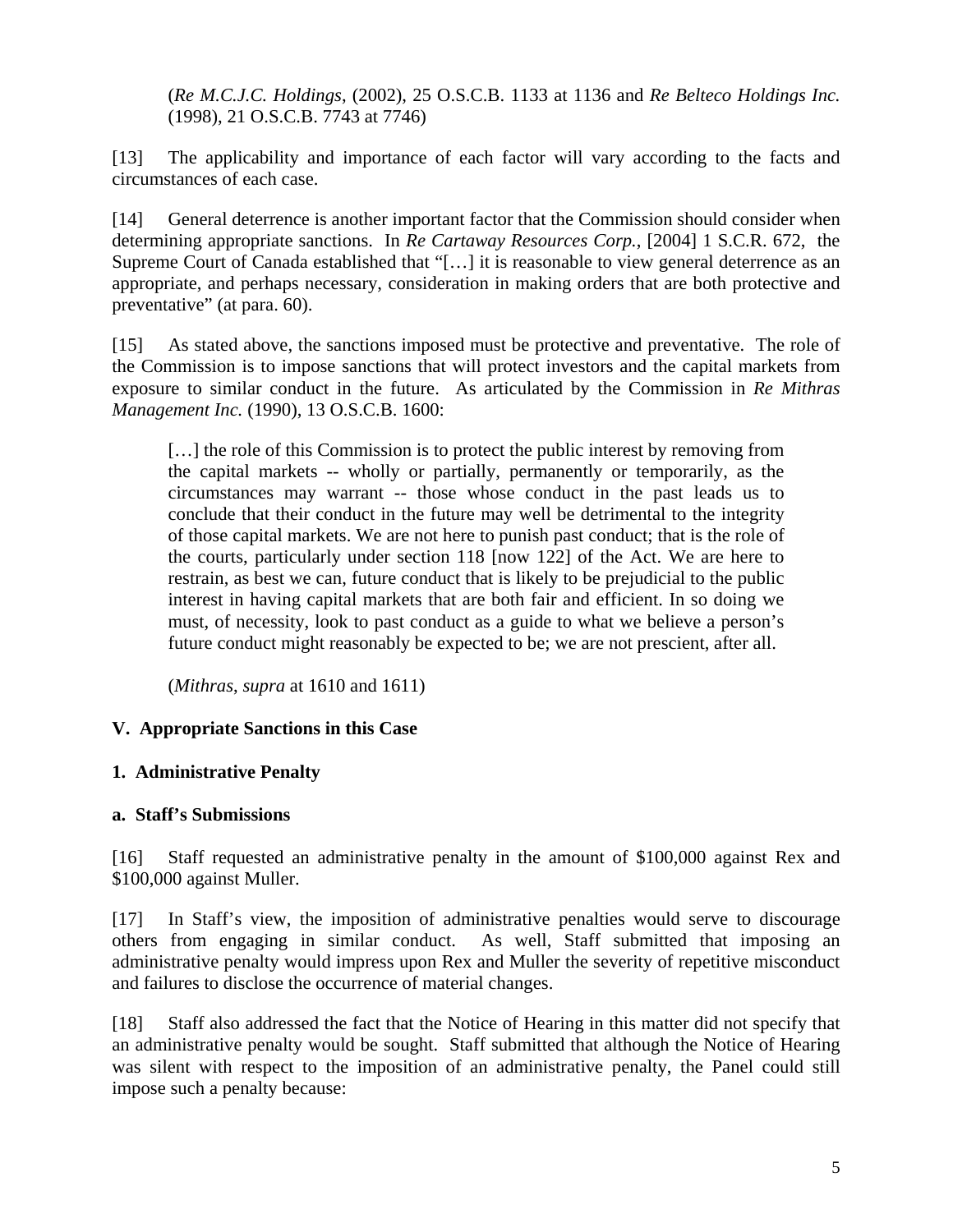- (1) the legislation to impose an administrative penalty was in place and in force at the time that the Respondents' conduct occurred, and since the legislation does not mention a notice requirement for this sanction there is nothing that prohibits the imposition of an administrative penalty; and
- (2) the Notice of Hearing contains a "basket clause" which states that the Commission may "make such other order as the Commission may deem appropriate". According to Staff, the "basket clause" provides notice that it is possible that other orders may be made by the Commission and this permits Staff to request additional sactions.

[19] As a result, in Staff's view, an administrative penalty may be imposed as the Commission has jurisdiction and there is no breach of fairness as the "basket clause" in the Notice of Hearing alerts the Respondents and their counsel that the Commission may make additional orders above and beyond those listed in the original Notice of Hearing. However, Staff did state that a request for an administrative penalty should normally be set out in the Notice of Hearing.

## **b. Respondents' Submissions**

[20] Counsel for the Respondents took the position that it is inappropriate to impose an administrative penalty as this sanction was not identified as a potential sanction in the Notice of Hearing. Accordingly, imposing an administrative penalty is a breach of the duty of fairness as the Respondents now face a potential jeopardy of which they had no notice before the hearing on the merits.

[21] It was submitted that a party must be aware of the type of proceeding and the potential jeopardy being faced. According to the Respondents, the starting point for understanding what is at issue in a proceeding is the Notice of Hearing along with the Statement of Allegations. The Notice of Hearing lists the sanctions that are sought by Staff and informs the Respondents of the jeopardy that they face. As an administrative penalty was not listed, it was submitted that had the Respondents been aware that this sanction was at issue in this proceeding, they might have approached the proceeding in a different manner.

[22] With respect to the "basket clause", the Respondents are of the view that the "basket clause" cannot permit the addition of new sanctions at the last minute. It was submitted that the "basket clause" is only available to modify the types of orders listed in the Notice of Hearing to ensure that they have some practical effect. The "basket clause" should not be used to add new additional sanctions at the last minute.

### **c. Conclusion**

[23] We are of the view that it would be unfair to impose an administrative penalty because the Notice of Hearing did not include a request for this remedy. The Respondents did not receive notice that an administrative penalty would be sought until five days before the Sanctions and Costs Hearing. If a request for an administrative penalty had been included in the Notice of Hearing, the Respondents might have taken a different approach in their preparation for the hearing. It is unfair to inform the Respondents after the merits hearing has concluded and only a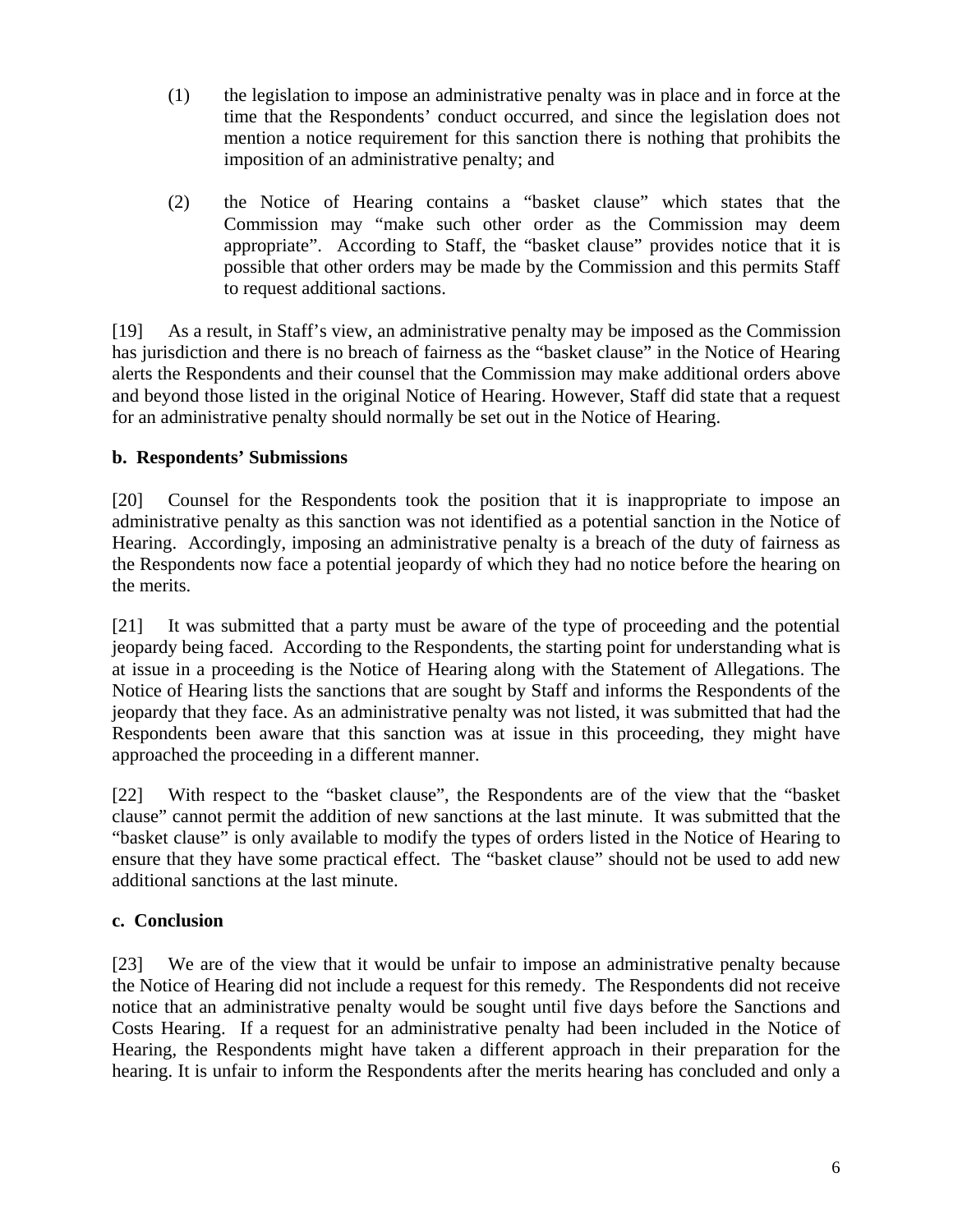few days before the Sanctions and Costs Hearing commences that an administrative penalty is sought. As stated in *Judicial Review of Administrative Action in Canada*:

It has been held in many different contexts that it is a breach of the duty of fairness to fail to inform the individual of the gist, or key issues, of the case to be met.

…

As well, since fairness requires that a person who has been found liable must normally be given an opportunity to address the decision-maker on the question of the appropriate penalty, *the parties should be given notice of the range of penalties to which they may be exposed.*

[Emphasis added]

(Brown and Evans, *Judicial Review of Administrative Action in Canada*, Looseleaf ed. (Toronto: Canvasback Publishing, 2008) at pp. 9-40 and 9-47)

[24] As a result, we have decided not to impose any administrative penalties in this case, as the Notice of Hearing did not contemplate that such a sanction might be imposed. In our view, Staff should have amended the Notice of Hearing to include a request for an administrative penalty in advance of the hearing on the merits.

### **2. Rex**

### **a. Staff's Submissions**

[25] Staff sought the following sanctions against Rex: (1) the implementation of a new disclosure policy developed by a third-party advisor acceptable to the Commission, before applying for re-listing on an exchange; (2) following the implementation of Rex's new disclosure policy, a third-party advisor acceptable to the Commission will review Rex's disclosure practices and provide a written report to Rex's shareholders and the Commission, all of which will occur before Rex applies for re-listing on an exchange; and (3) Rex appoint to its Board an outside Director who satisfies criteria determined by a third-party advisor acceptable to the Commission, before applying for re-listing on an exchange. Staff relied on paragraph 4 of subsection 127(1) of the Act to impose these sanctions.

[26] Staff explained in their submissions that the sanctions sought against Rex were designed to ensure that the company will not repeat the same misconduct in the future. According to Staff, Rex did not have adequate policies in place to either identify material changes when they occurred or to make disclosure of material changes once they were identified. For this reason, Staff requested that sound policies (as described above) be put in place because the policy Rex had in place failed to ensure timely disclosure of the difficulties surrounding the mining leases.

[27] In Staff's view, new policies along with the appointment of an outside Director would lay the foundation for cultural change at Rex. In addition, Staff took the position that the sanctions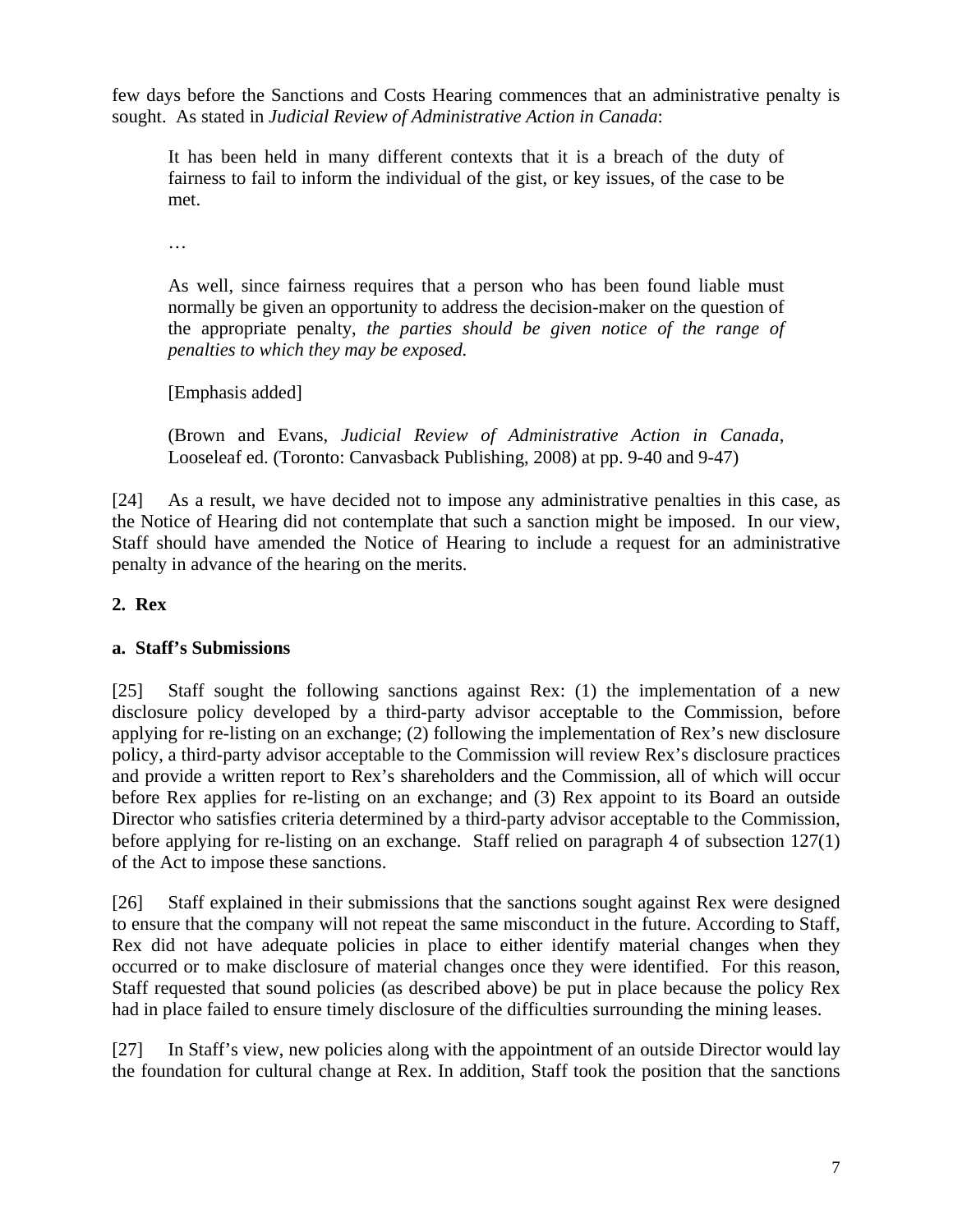requested would enable Rex to work with the Commission towards ensuring that similar breaches do not occur in the future.

## **b. Respondents' Submissions**

[28] Counsel for the Respondents pointed out that the Notice of Hearing states "pursuant to paragraph 4 of subsection 127(1) that Rex submit to a review of its practices and procedures and institute such changes as may be ordered by the Commission", however, the Notice of Hearing did not flesh out all the details of the practices and procedures.

[29] It was submitted that since all the details of the practice and procedures were not set out in the Notice of Hearing, Staff's request under paragraph 4 of subsection 127(1) of the Act falls outside of what would be considered fair in the circumstances as there was no notice that there would be a new director or third party advisor appointed.

### **c. Conclusion**

[30] Staff seeks an order under paragraph 4 of subsection 127(1) of the Act that: (1) Rex implement a new disclosure policy developed by a third-party advisor acceptable to the Commission, before applying for re-listing on an exchange; (2) following the implementation of Rex's new disclosure policy, a third-party advisor acceptable to the Commission will review Rex's disclosure practices and provide a written report to Rex's shareholders and the Commission, all of which will occur before Rex applies for re-listing on an exchange; and (3) Rex appoint to its Board an outside Director who satisfies criteria determined by a third-party advisor acceptable to the Commission, before applying for re-listing on an exchange.

[31] While the Notice of Hearing refers to paragraph 4 of subsection 127(1) of the Act, the specific sanctions that Staff has requested under this section are not mentioned in the Notice of Hearing. These proposed sanctions were articulated for the first time on the record in Staff's written submissions. This document is dated May 6, 2009, five days before the date of the Sanctions and Costs Hearing.

[32] We are of the view that it would be unfair to impose sanctions on Rex under paragraph 4 of subsection 127(1) of the Act because the Notice of Hearing did not provide Rex with sufficient detail about the scope and type of the sanctions sought by Staff.

[33] In our view, the wording in the Notice of Hearing "that Rex submit to a review of its practices and procedures and institute such changes" is vague and does not provide the Respondents with an understanding of the type of review Staff is now seeking. There is no mention of the requirements of the review, nor of the duration of the review. Further, the Notice of Hearing did not mention the possibility that Rex would be required to appoint a new director or third party advisor. It is unfair to inform any respondent after the merits hearing has concluded and days before the Sanctions and Costs Hearing commences that new sanctions (such as the appointment of a new director or third party advisor) are sought.

[34] As stated above at paragraph 23 of our Reasons and Decision, procedural fairness requires that a respondent be given notice of the range of sanctions to which they may be exposed (*Judicial Review of Administrative Action in Canada*, *supra* at p. 9-47). As a result, we have decided not to impose any sanction under paragraph 4 of subsection 127(1) in this case.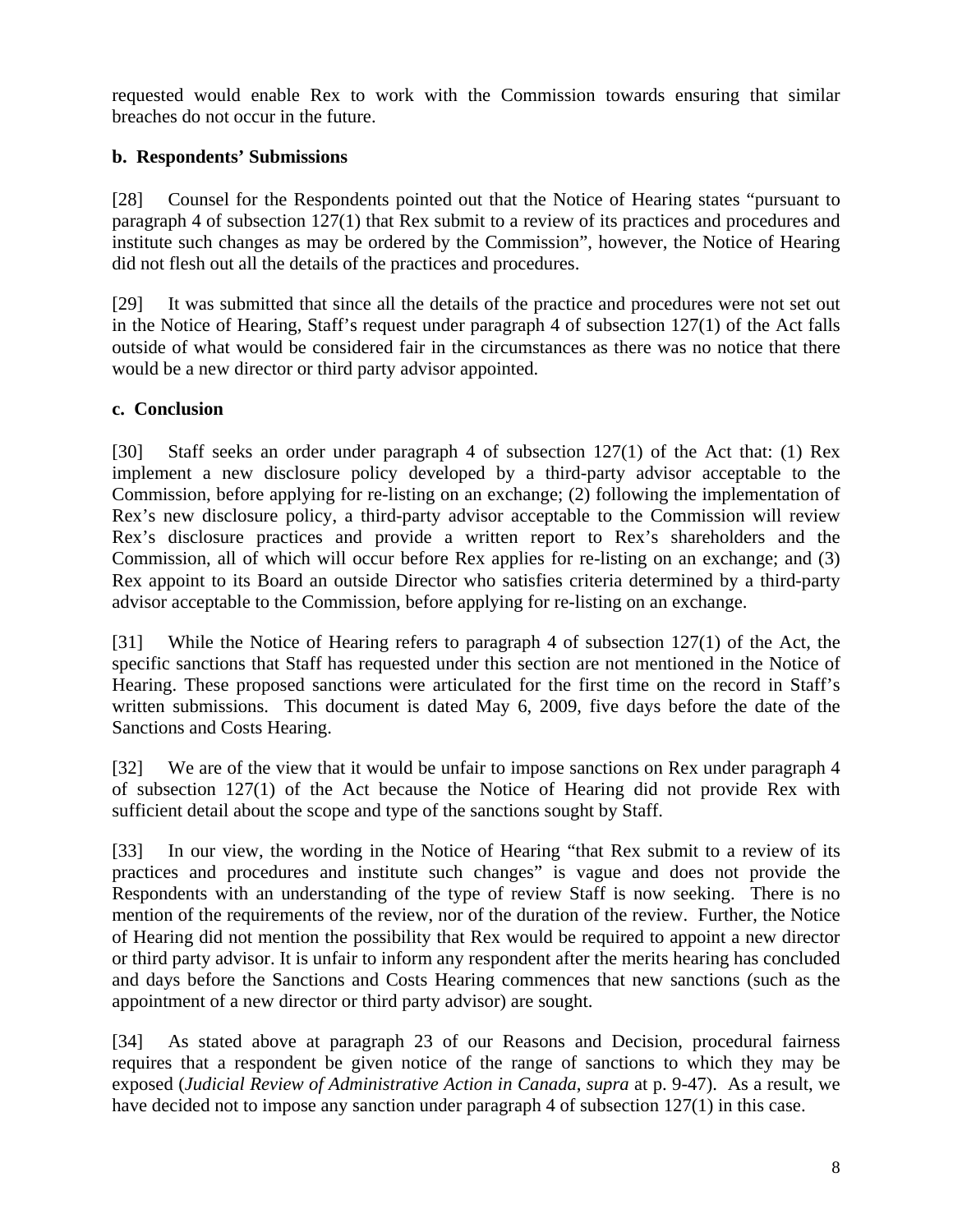# **3. Muller**

## **a. Staff's Submissions**

[35] Staff sought the following sanctions against Muller: a reprimand and that Muller resign from any position he holds as a director or officer of any issuer, including Rex, for a period of 10 years.

[36] Staff submitted that since Muller's conduct was at the core of the non-disclosure and misleading disclosure that occurred in this case, his sanctions should reflect this and be more severe than the sanctions for Rex or Holemans.

[37] Staff also submitted that a 10 year director and officer ban is consistent with the case law. Staff pointed out that in *Mithras*, the Commission explained that the removal of individuals from the capital markets by the use of director and officer bans is an effective mechanism for protecting the public. In Staff's view, such a sanction is necessary to prevent future reoccurrences of similar conduct.

[38] Further, Staff focused on the fact that Muller was personally aware of information regarding Rex's mining leases and that he failed to communicate this information with others at Rex and in Rex's public filings. Staff emphasized that others at Rex deferred to Muller with respect to disclosure issues and that Muller's actions prevented disclosure of relevant information. According to Staff, Muller's conduct demonstrated a lack of appreciation of what a material change is, especially since Muller ignored advice that a material change had occurred.

## **b. Respondents' Submissions**

[39] Counsel for the Respondents brought to our attention mitigating factors relating to Muller. It was submitted that although Muller did breach the continuous disclosure provisions of the Act, there was no malice involved on the part of Muller. Counsel for the Respondents argued that Muller merely exercised poor judgment with respect to Rex's disclosure. There was no evidence of personal gain by Muller or any of the other Respondents and there was no evidence of investor harm. As well, Muller cooperated with Staff during the course of the investigation and the hearing.

[40] With respect to the length of the officer and director ban, counsel for the Respondents submitted that a ban in the range of five or six years would be appropriate, or in the alternative a ban in the range between three to seven years would be acceptable in the circumstances. According to counsel for the respondents, imposing an officer and director ban in these ranges would be consistent with the ban imposed in *Re Anderson* (2009), LNABASC 87. In that case an officer and director ban was imposed for a period of 7 years in conjunction with an administrative penalty and costs for conduct relating to inaccurate disclosure in news releases.

[41] Counsel for the Respondents agreed that a reprimand is an acceptable sanction to impose under the circumstances of this case.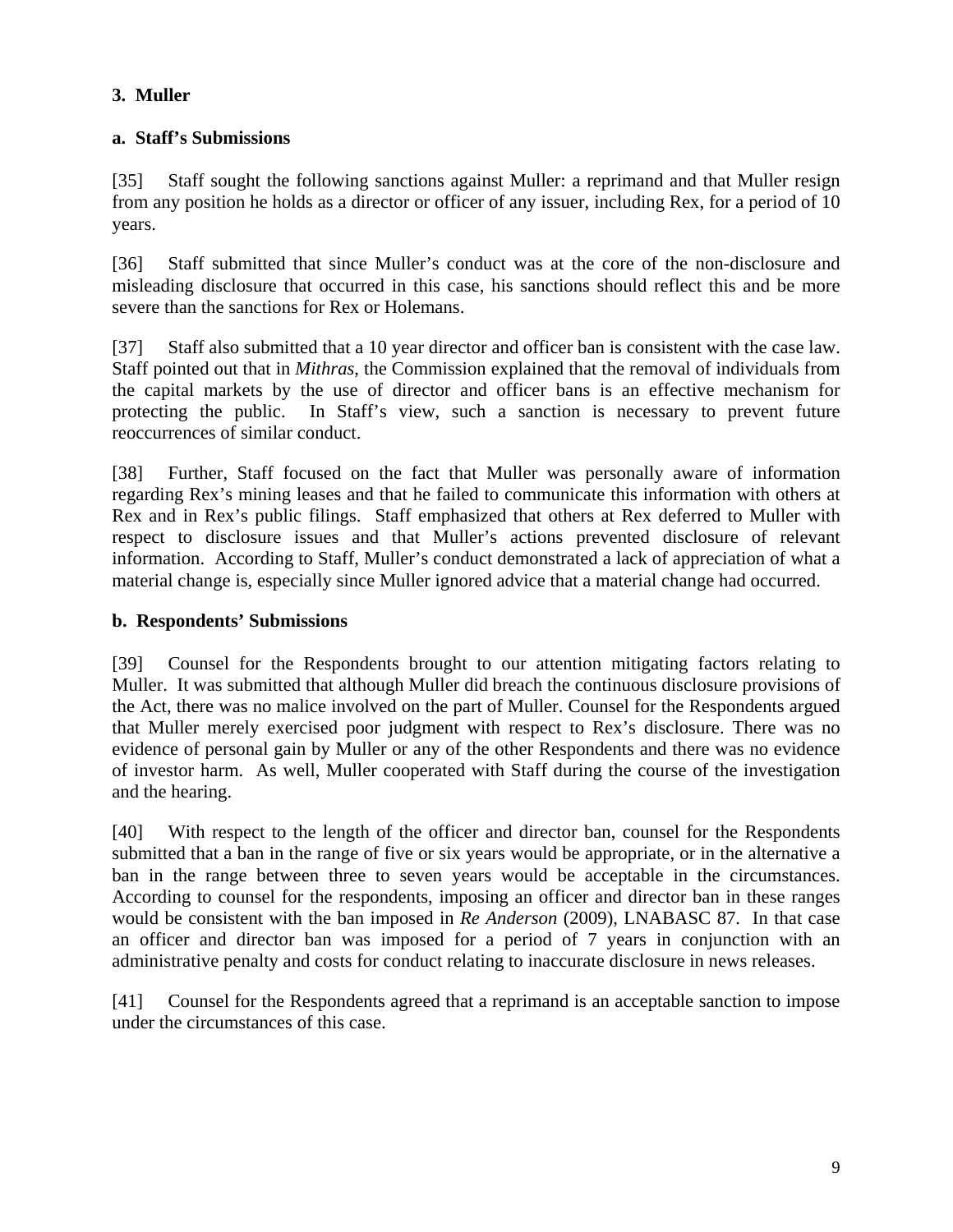### **c. Conclusion**

[42] Muller's actions were the core of the misconduct at issue in this case. Muller had the information about the mining leases and he decided not to make disclosure. Muller was the driving force behind the decisions that were made at Rex with respect to disclosing the material changes and as such, he must take responsibility for his actions.In the circumstances, we find that it is appropriate to impose a reprimand and to prohibit Muller from acting as an officer or director or any issuer for a period of 10 years.

[43] A ten year officer and director ban is appropriate in light of the numerous aggravating factors present. In particular, Muller's misconduct was not an isolated occurrence. Muller repeatedly failed to disclose material changes at Rex over a period of 10 months, and ignored the advice of others (such as the chief geologist, Rombouts) that material changes had in fact occurred.

[44] Another aggravating factor present is the fact that Muller only told certain individuals about what was happening to Rex's mines, therefore the general public did not have access to the same information. We note that this kind of selective disclosure exacerbates problems with equal access to information in the capital markets.

[45] In our view, these breaches of the Act's continuous disclosure regime are very serious in nature. Disclosure is a cornerstone of securities laws and regulations because the capital markets are dependent on current, truthful and accurate information that levels the playing field for all market participants. Muller failed to ensure that Rex complied with its continuous disclosure obligations. Specifically, Rex's public filings withheld crucial information about the mining leases and the prospects for Rex in Sierra Leone. In addition, Muller did not exhibit any recognition of the seriousness of his misconduct. In fact, he criticized the Commission for the pursuit of the allegations.

[46] Taking all of this into consideration, we find that it is appropriate for Muller to resign as an officer and director of Rex and to be prohibited from acting as an officer or director of any issuer for a period of 10 years. In our view, a 10 year ban is appropriate taking into consideration the specific facts present in this case and our findings in Merits Decision (see Merits Decision, *supra* at paras. 237 to 239).

[47] As well we find that it is appropriate for Muller to be reprimanded. The reprimand will provide strong censure of Muller's past conduct and impresses on the public the importance of timely, accurate and complete disclosure. Together, the combined sanctions will provide general and specific deterrence to help ensure that similar conduct does not take place in the future.

## **4. Holemans**

## **a. Staff's Submissions**

[48] Staff sought the following sanctions against Holemans: a reprimand and an order that Holemans resign any position that he holds as an officer of any issuer, including Rex, and be prohibited from acting as an officer of an issuer for a period of 18 months.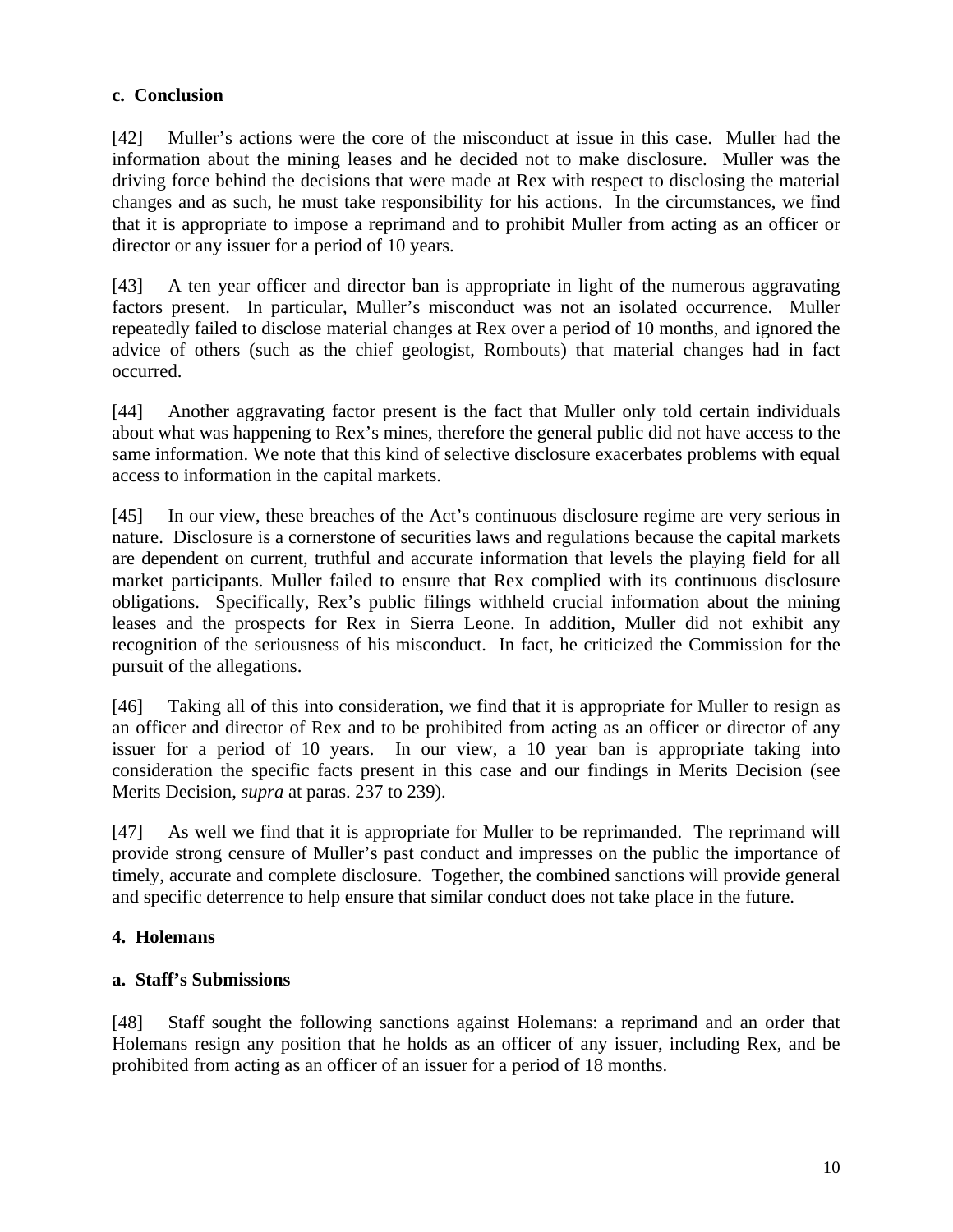[49] In Staff's view, these sanctions reflect the level of Holemans' responsibility and take into account that in the Merits Decision, the Commission found Holemans' conduct less serious than Muller's conduct as Holemans lacked awareness of many of the events that transpired. For this reason, Staff has requested a shorter time period for Holemans' ban from acting as an officer.

## **b. Respondents' Submissions**

[50] Counsel for the Respondents submitted that a reprimand is a sufficient sanction in the circumstances given Holemans' lack of awareness of the events that transpired, the fact that Holemans did not demonstrate any lack of respect to the Commission, and because Holemans cooperated with the Commission voluntarily.

[51] However, it was submitted that in the alternative if the Commission finds that it is necessary to remove Holemans from his position as CFO with Rex, then a ban of six months to one year would be appropriate in the circumstances.

[52] Counsel for the Respondents also emphasized that the Merits Decision found that Holemans' conduct was less blameworthy than Muller's conduct, and as a result, Holemans should be subject to lesser sanctions proportionate to his misconduct.

## **c. Conclusion**

[53] Holemans was the CFO of Rex. As CFO, he occupied a position of authority, responsibility and trust within the company. He was ultimately responsible for Rex's financial reporting obligations and was named in Rex's disclosure policy as someone responsible for determining materiality.

[54] Regardless of his limited knowledge of events that transpired, as CFO, Holemans ought to have known about and was required to make further inquiries with respect to the status of the Leases, rather than simply deferring to Muller's instructions. Holemans' errors flowed from his failure as CFO to have sufficient processes in place to ensure that he was kept informed of material information and to diligently inquire into potentially material information that did come to his attention.

[55] In our view, imposing a reprimand and forced resignation as an officer of the company for a period of 12 months will deter Holemans from engaging in similar misconduct in the future. We find that a 12 month prohibition from becoming or acting as a director or officer of Rex or any other issuer is appropriate because Holemans'conduct was less serious than Muller's conduct as Holemans lacked awareness of many of the events that transpired (see Merits Decision, *supra* at para. 240).

[56] Together, all the sanctions imposed on Holemans will impress upon him and the public in general that there are consequences when an officer such as a CFO does not fulfill their duties.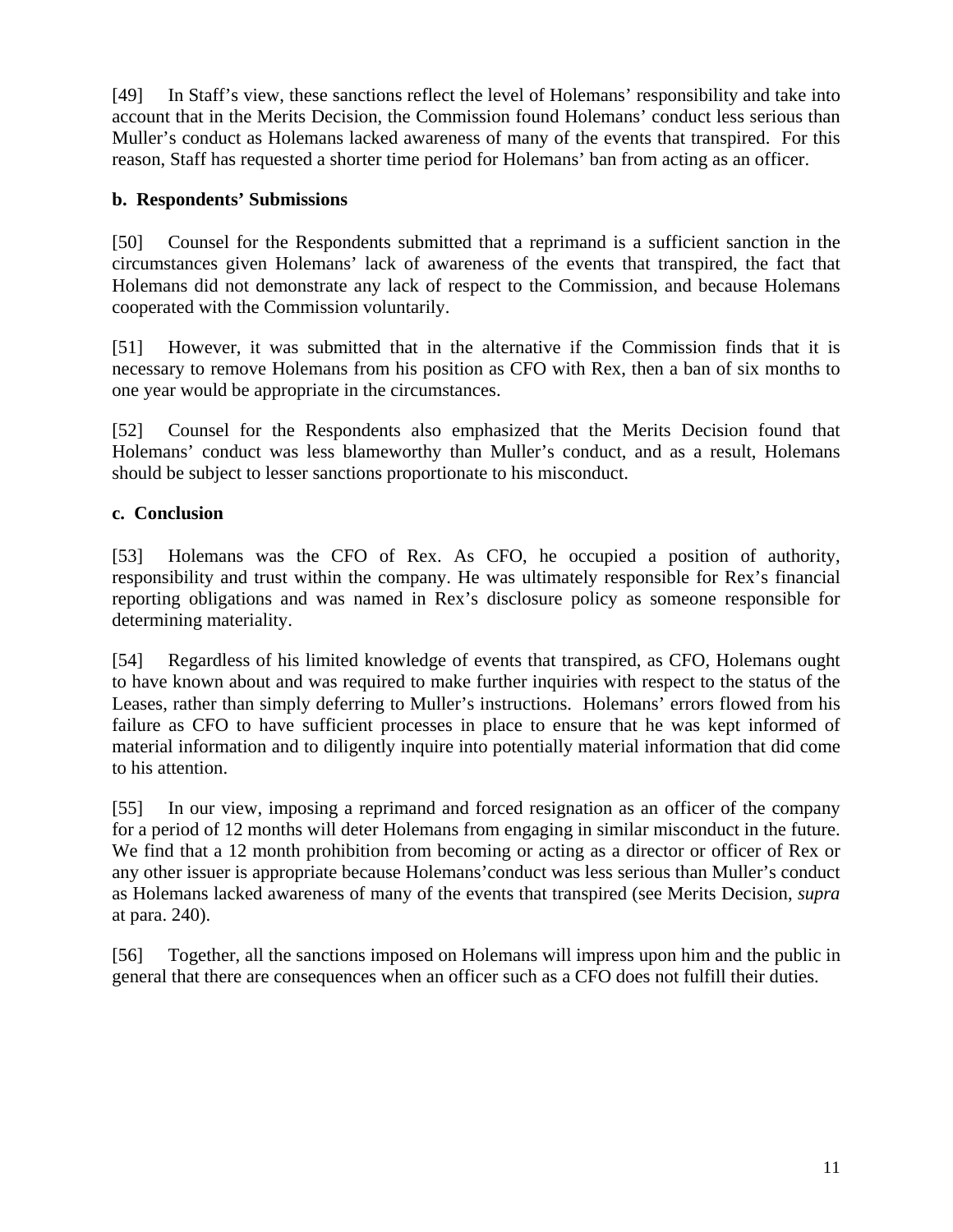# **VI. Costs**

# **1. Staff's Submissions**

[57] Staff requested, pursuant to section 127.1 of the Act, that Rex and Muller be ordered to pay a total of \$100,000 to cover the costs of the investigation and hearing. Staff submitted that the total of \$100,000 should be apportioned accordingly: Rex paying \$60,000 in costs and Muller paying \$40,000 in costs.

[58] In support of this request, Staff provided evidence relating to costs of the investigation and the hearing. We were provided with a schedule listing the date, number of hours worked, and information as to the type of work that was done by two Staff members involved in this matter: (1) investigative counsel, who was the lead investigator in this case, and (2) an investigator in the surveillance group, who performed the initial assessment of the case before it was transferred to a full investigation.

[59] Staff did not claim costs for any other Staff members that worked on the file, such as litigation counsel, other investigators, law clerks, students and assistants. According to Staff, the work of these other Staff members constituted approximately 20% of the total time dedicated to this case.

[60] Staff explained that its costs were calculated in accordance with Staff"s schedule of hourly rates for various members of Staff of the Enforcement Branch. This schedule was recommended by a consultant that was retained for the purpose of calculating an average hourly rate that would be used be all Staff to calculate costs. Specifically, investigation staff are billed at \$185 per hour and litigation staff are billed at \$205 per hour. Staff also explained that these billing rates do not reflect miscellaneous expenses that may arise in the conduct of an investigation or hearing. According to Staff's calculations, the total investigation costs for this case since January 2007 amount to \$133,385 (721 hours billed by investigation staff). However, Staff only requested costs in the amount of \$100,000.

## **2. The Respondents' Submissions**

[61] Counsel for the Respondents submitted that the amount of costs payable by Rex and Muller should be discounted by 30% as the Respondents cooperated with Staff during the course of the proceeding. For example, the Respondents participated in voluntary interviews and provided documentation to Staff during the investigation. In addition, the cooperation of the Respondents enabled the Commission to conclude the merits hearing in six days (five days of evidence and one day for closing submissions).

[62] Counsel for the Respondents also questioned the amount of Staff's time and the costs claimed for correspondence (57.2 hours) and planning and reports (168 hours). It was submitted that these numbers appear to be excessive, but without the benefit of cross-examining the investigator it is difficult to ascertain the appropriateness of those hours and the costs associated with them. As a result, it was submitted that costs be discounted by 30% and that the allocation of 60% to Rex and 40% to Muller is appropriate in the circumstances.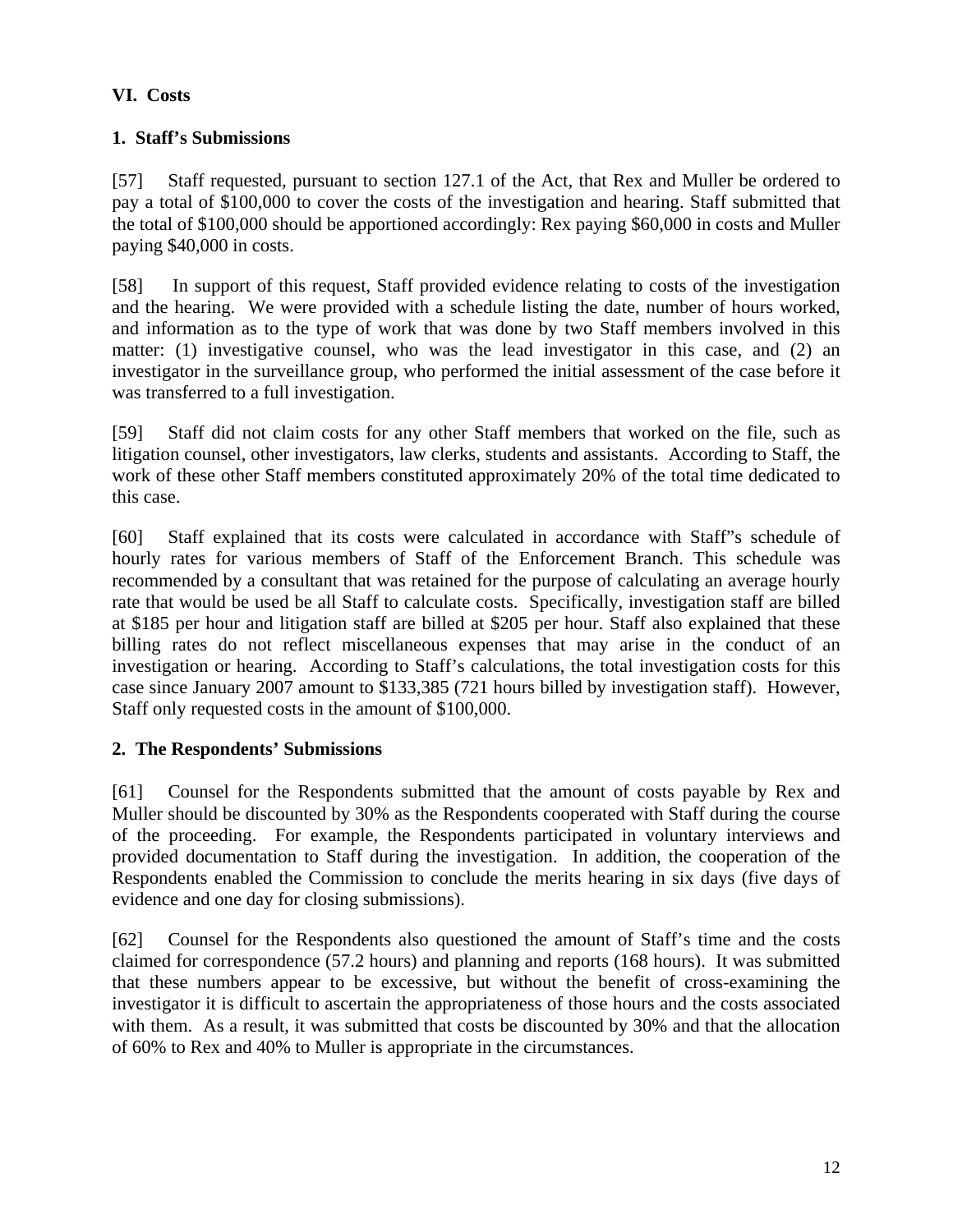## **3. Conclusion**

[63] Pursuant to section 127.1 of the Act, the Commission has the discretion to order a person or company to pay the costs of the investigation  $(127.1(1))$  and hearing  $(127.1(2))$  if the Commission is satisfied that the person or company has not complied with the Act or not acted in the public interest.

[64] We have reviewed the documentation provided by Staff relating to the costs of the investigation and hearing and in the circumstances we find that it is appropriate for Muller to pay \$40,000 in costs and Rex to pay \$60,000 in costs. We note that Staff's total costs for the hearing amounted to \$133,385 and Staff only requested recovering \$100,000 of that total, a discount of approximately 25% of the total costs incurred. In our view, this discount reflects the fact that the Respondents cooperated with Staff during the course of the proceeding.

## **VII. Decision on Sanctions and Costs**

[65] We consider that it is important in this case to: (1) impose sanctions that reflect the seriousness of the securities law violations that occurred in this matter; and (2) impose sanctions that not only deter the Respondents but also like-minded people from engaging in future conduct that violates securities law.

[66] We will issue an order giving effect to our decision on sanctions and costs and we order that:

- (1) pursuant to paragraph 6 of subsection 127(1) of the Act, Muller and Holemans be reprimanded;
- (2) pursuant to paragraph 7 of subsection 127(1) of the Act, Muller immediately resign as a director and officer of Rex for a period of 10 years commencing from the date of this Order;
- (3) pursuant to paragraph 7 of subsection 127(1) of the Act, Holemans immediately resign as an officer of Rex for a period of 12 months commencing from the date of this Order;
- (4) pursuant to paragraph 8 of subsection 127(1) of the Act, Muller be prohibited from becoming or acting as a director or officer of Rex or any other issuer for a period of 10 years commencing from the date of this Order;